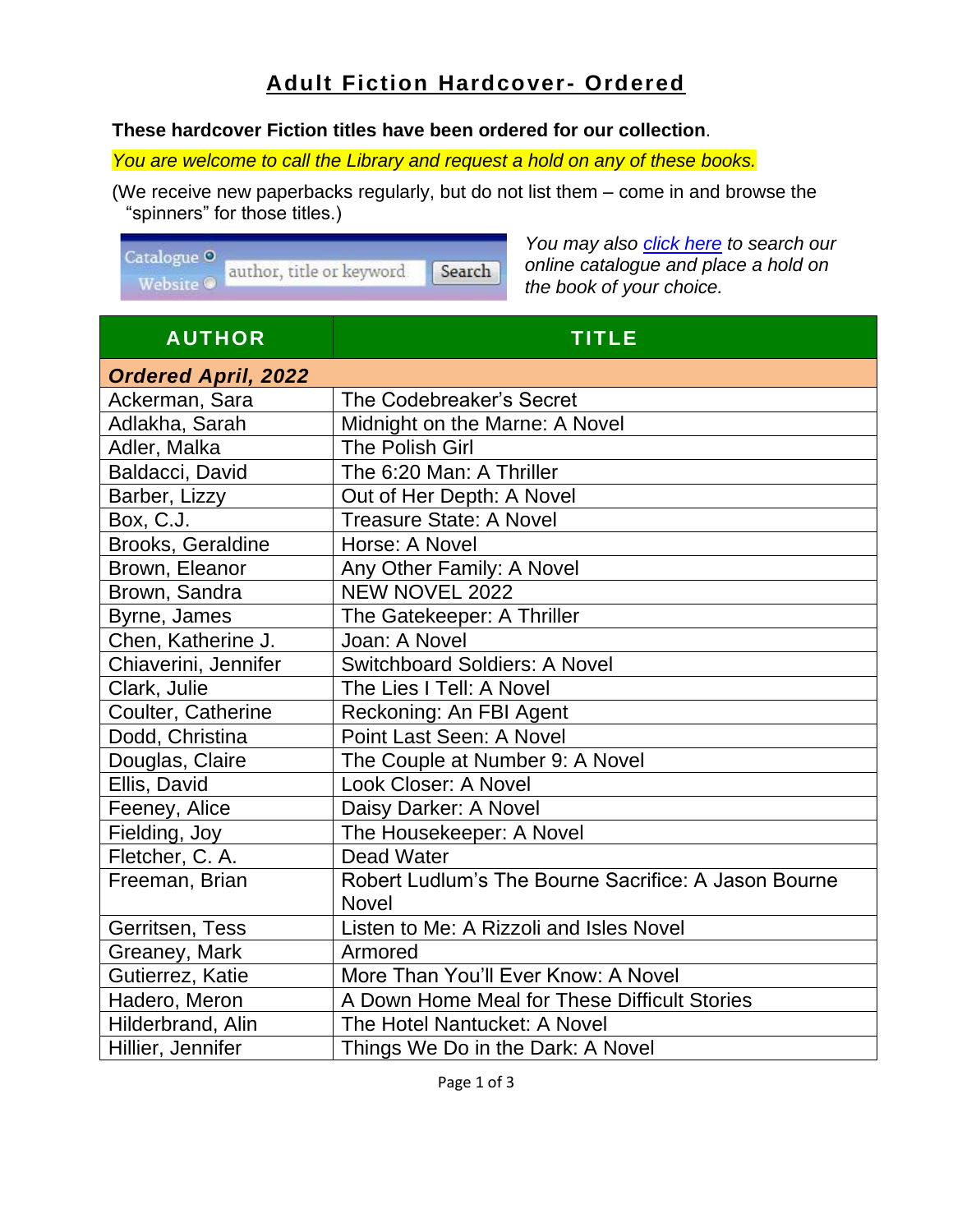## **Adult Fiction Hardcover- Ordered**

| <b>AUTHOR</b>                 | <b>TITLE</b>                                                              |  |  |
|-------------------------------|---------------------------------------------------------------------------|--|--|
| Huguley, Piper                | By Her Own Design: A Novel                                                |  |  |
| Jackson, List                 | The Girl Who Survived                                                     |  |  |
| Jewell, Lisa                  | The Family Remains: A Novel                                               |  |  |
| Jonasson, Jonas               | Sweet, Sweet Revenge LTD: A Novel                                         |  |  |
| Kellerman, Faye               | The Hunt: A Decker/Lazarus Novel                                          |  |  |
| Kiester, Alex                 | The Truth About Ben and June: A Novel                                     |  |  |
| Lackberg, Camilla             | <b>Trapped</b>                                                            |  |  |
| Macomber, Debbie              | The Best Is Yet to Come: A Novel                                          |  |  |
| Martin, Madeline              | The Librarian Spy: A Novel of WWII                                        |  |  |
| McCall, Smith                 | The Sweet Remnants of Summer: An Isabel Dalhousie                         |  |  |
| Alexander                     | <b>Novel</b>                                                              |  |  |
| Oates, Joyce Carol            | <b>Extenuating Circumstances: Stories of Crime and</b><br><b>Suspense</b> |  |  |
| Patterson, James              | <b>Shattered: A Michael Bennett Thriller</b>                              |  |  |
| Pobi, Robert                  | Do No Harm: A Luca Page Novel                                             |  |  |
| Potter, Alexandra             | One Good Thing                                                            |  |  |
| Reichs, Kathy                 | Cold, Cold Bones: A Temperance Brennan Novel                              |  |  |
| Reid, Ava                     | Juniper and Thorn: A Novel                                                |  |  |
| Rimmer, Kelly                 | The German Wife: A Novel                                                  |  |  |
| Sager, Riley                  | The House Across the Lake: A Novel                                        |  |  |
| Scott, Anika                  | The Soviet Sisters: A Novel                                               |  |  |
| Shalvis, Jill                 | The Friendship Pact: A Novel                                              |  |  |
| Slaughter, Karin              | Girl, Forgotten: A Novel                                                  |  |  |
| Steel, Danielle               | <b>Suspects: A Novel</b>                                                  |  |  |
| Thor, Brad                    | <b>Rising Tiger: A Thriller</b>                                           |  |  |
| Ware, Ruth                    | The It Girl: A Novel                                                      |  |  |
| Wiggs, Susan                  | Sugar and Salt: A Novel                                                   |  |  |
| <b>Ordered December, 2021</b> |                                                                           |  |  |
| Briggs, Patricia              | Soul Taken: A Mercy Thompson Novel                                        |  |  |
| <b>Ordered July, 2021</b>     |                                                                           |  |  |
| Cussler, Clive                | Clive Cussler's The Serpent's Eye: A Sam and Remi<br>Fargo Adventure      |  |  |
| <b>Ordered March, 2021</b>    |                                                                           |  |  |
| Dave, Laura                   | The Last Thing He Told Me: A Novel                                        |  |  |
| Murray, Sheila                | <b>Finding Edward: A Novel</b>                                            |  |  |
| <b>Ordered November, 2020</b> |                                                                           |  |  |
| Palmer, D.J.                  | The Perfect Daughter: A Novel                                             |  |  |